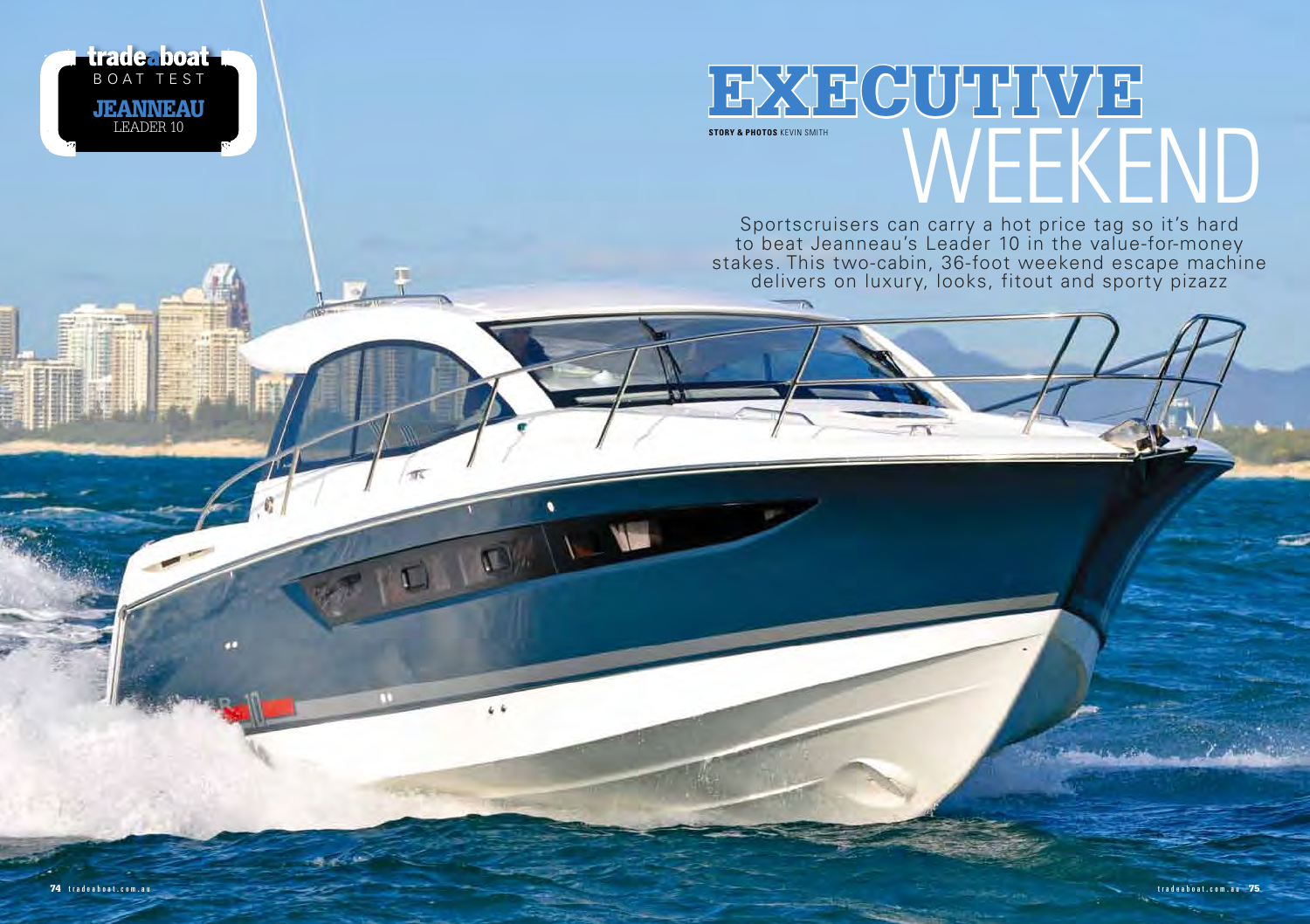The hardtop will provide muchneeded shade for summer, without compromising the light and airy ambience of the interior. Moulded dash (below right) is comprehensively equipped in a wide-format layout.

few issues back, we<br>
put the latest Cap<br>
Camarat 8.5 Centre<br>
Console through its<br>
paces. These boats<br>
are manufactured by Jeanneau in put the latest Cap Camarat 8.5 Centre Console through its paces. These boats France and are quite something. The builder's powerboat range is new to Australia and judging by what they have on offer it's no doubt the brand is going to become a common sight on our waters. Not only does it manufacture trailerable powerboats but also some very classy larger vessels up to 36ft in length. The latest model being showcased and up for test was its Leader 10 — an absolute headspinner and a top performer. A combination of sharp and soft lines with elegant finer touches, an open, summery layout and all the creature comforts of a luxury boat make the Leader 10 the perfect manageably-sized entertainer for both young and old.

Now whether you are just window shopping or in the market for a boat in this category, I think we all tend do the same thing — we find something that looks appealing (read - appeals to the wife) then go straight to the price. If money is no issue then that's great and you can shop around until you find the perfect boat, but if it is, as in many

cases, you have to get the best out of what you can afford. Looking at the new Leader 10, well, at a first glance it appeared it would to irrepearable damage to the bank account, but I was pleasantly surprised when I popped the price question.

I was expecting an answer between 500K and a million, considering the package and with it being a French import. Well my judgement was way off — this executive machine comes in at \$379,000 as tested with all the bells and whistles, which personally seems more like a pre-owned kind of price rather than new.

### **MORE FOR LESS**

So what do you get for your money? Well, it's definitely not a substandard boat if thats what you are thinking, rather something quiet, elegant and classy. It's a boat that is automatically pleasing to the eye and especially to the ladies and entertainers. It's a craft



Aug 17 a Company

manufactured by world-renowned motor and sail boatbuilder Jeanneau. When I climbed aboard the openplan cockpit and entertaining area that flows through to the helm, my imagination was automatically taken to sitting back and relaxing off an island somewhere. The Leader 10 has a huge windscreen and full wraparound side-glass allowing in plenty of light and

This is one of those boats that YOU HAVE TO SEE for yourself simply because THERE ARE JUST way too many features to MENTION

keeping it nice and airy. As tested this boat had the electronic sliding sunroof, a really good feature as you can adjust it to suit the conditions.

Another thing that appealed was the social aspect of the cockpit layout: the ample lounge and dining area are under cover, while the transom lounge is only partly covered by the roofline for those wanting to catch a bit of a tan. What Jeanneau has also done is to double-up on galley accessories. Instead of having to go below to prepare food and drinks, you have a mini galley on the top-deck, including small fridge and prepsink.



The sunroof (top) is electronically operated, allowing for fine adjustment. Transom is pushed forward within the pared-back hull sides, creating a deep swimstep.

### **TWO TO TANGO**

The helm has a very comfortable seating arrangement that's spacious enough for two — so the wife might allow you to sit next her while she's driving. The dash layout is modern and sporty looking and has all the controls and electronics positioned correctly making driving comfortable and viewing of electronics unobstructed. Again, the large screen and side windows

### provide good 360-degree vision for the skipper.

One part of the design that caught my attention was the glass-topped wraparound dash that follows from the screen along the portside windows to provide natural light down below, which is accessed by an adequately-sized sliding door. Here space is abundant and it's a nice social spot where a full galley and lounge/dining area

BOATTEST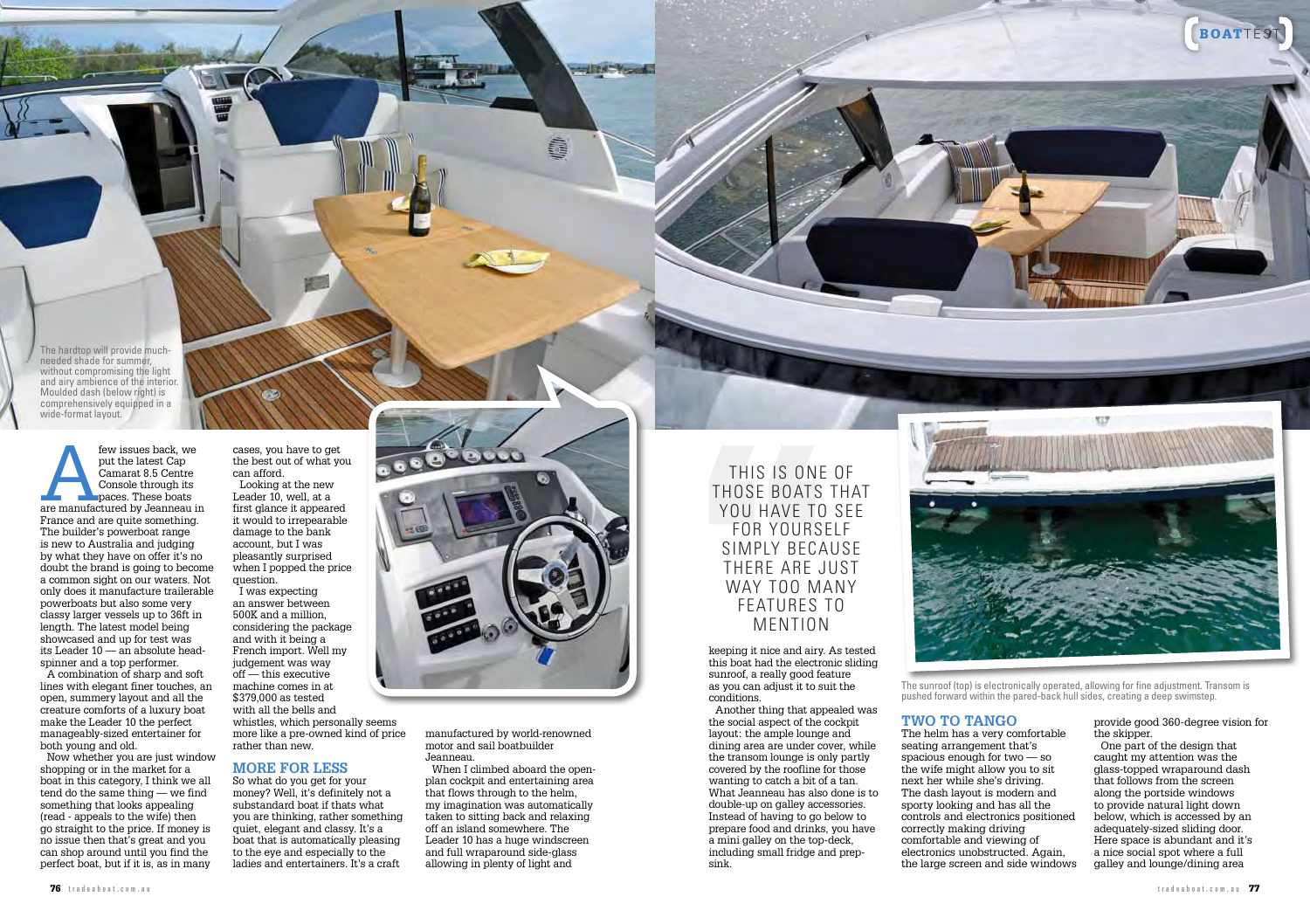

are combined. Once again, more light and ventilation than usual stem from the dash-glass above and multitude of full-length side windows. There are two cabins fore and

aft of the saloon, however, the single bathroom is not an en suite and functions as a dayhead which can only be accessed from the saloon. As per usual though, this is an important room for the ladies and it's a decent enough size.

Up front the master suite features a queen-sized bed, plenty of light and ventilation, and is spacious with loads of storage space. The second suite doorway is next to the galley and is situated directly below the helm and cockpit area. It's also roomy and like the master cabin has a queen bed and plenty of stowage. The trimmings and finishes are beautiful throughout the interior and exterior layout, with a combination of teak and classy upholstery. There is no lack of storage throughout the boat and, as mentioned, heaps of light and

# [HIGHS]

› Value for money › Luxury accommodation and trim › Excellent handling › Sporty looks and performance

### [LOWS] › Will need add-ons for fishing

ventilation too. Another nice touch is the clip-in carpets; if you want a softer touch and feel you can have them in or simply take them out for the teak-floor look. Overall, the Leader 10 has an ergonomic layout indeed, and despite having plenty packed into it Jeanneau has managed to maintain spaciousness throughout.

### **PERKY PERFORMER**

Fitted with twin 260hp Volvo Penta D4s and a joystick there was most certainly no shortage of power. You can opt for 300hp but I really don't think it's necessary. When knocking down the hammers the hull planes fast and when the turbos kick in the Leader 10 accelerates up to highspeed instantaneously.

The controls are comfortable to drive and very smooth. Having the joystick option fitted is not necessary but I would definitely go for it  $\ddot{\text{}}$  it makes driving that much more pleasant and even better when it comes to docking in tricky areas or conditions.

Within the Gold Coast Broadwater, which was flat for our test, you can cruise at any speed, but we did take the boat outside for a spin too and the conditions, to say the least, were

Opening ports within the elongated hull windows bathe the interior in the light and ventilation, from the dinette (top left) to the galley (middle left), and the forward master cabin (left) to the dayhead (below).



## A combination of sharp and soft lines with elegant finer touches, an open, summery layout and all the creature COMFORTS OF A LUXURY BOAT MAKE THE LEADER 10 THE PERFEC manageably-sized entertainer for both young and old



deaboat.com.au 7

BOATTEST